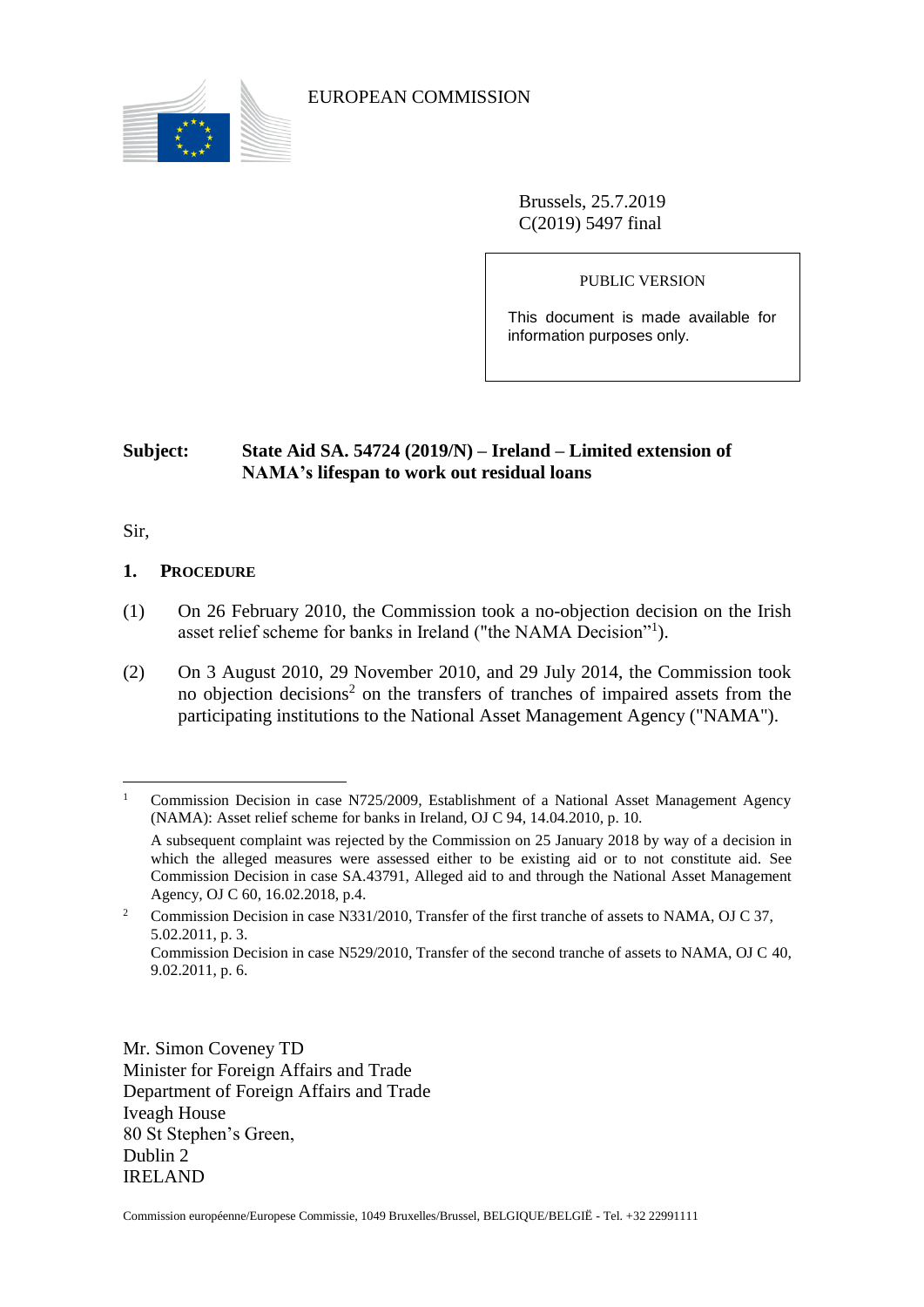- (3) From January 2019 to June 2019, during a number of pre-notification contacts, the Irish authorities brought forward a proposal for a limited extension of the lifespan of NAMA and subsequently provided clarifications.
- (4) On 20 June 2019, the Irish authorities formally notified a request to extend the lifespan of NAMA beyond 2021 to the end of December 2025.
- (5) On 11 July 2019, the Irish authorities submitted a signed commitment list.

## **2. FACTUAL BACKGROUND**

## **2.1 The NAMA Decision**

- <span id="page-1-0"></span>(6) In order to restore stability to the Irish banking system in the context of the financial crisis, the Irish authorities established NAMA on 22 December 2009<sup>3</sup>. The establishment of NAMA aimed to address the issue of asset quality in the Irish banking system by allowing participating financial institutions to sell to NAMA assets whose declining and uncertain value prevented the longer-term shoring-up of bank capital and the return to normally functioning financial markets. As set out in NAMA's purposes<sup>4</sup>, it was to acquire and manage such eligible bank assets from participating institutions<sup>5</sup> as is appropriate, dealing with those assets expeditiously and protecting or otherwise enhancing the value of those assets in the interests of the State and obtain the best achievable financial return for the State.
- (7) In the NAMA Decision, the Commission has found that the introduction of the NAMA asset relief scheme constitutes State aid pursuant to Article 107(1) of the Treaty on the Functioning of the European Union ("TFEU"). The Commission concluded that this aid was compatible aid by virtue of Article 107(3)(b) TFEU.
- <span id="page-1-1"></span>(8) The NAMA asset relief scheme among others included a State guarantee on NAMA's senior liabilities and certain special powers, rights and tax exemptions granted to NAMA. In its NAMA Decision, the Commission relied on a number of commitments from the Irish authorities to ensure that NAMA, whilst performing its objectives, does not unduly distort competition through the use of its powers, rights and exemptions<sup>6</sup> granted in the Act. In that Decision<sup>7</sup>, the Commission also concluded that to the extent that the exemption from stamp duty upon acquisition would amount to aid to NAMA it would also be compatible. Finally, the Commission also addressed $8$  in the NAMA Decision a complaint by Senator

<sup>4</sup> As set out in section 10 of the Act and summarized in recitals (11) and (33) of the NAMA Decision

- <sup>6</sup> The Act grants NAMA specific post-acquisition powers aimed at making NAMA's access to the underlying real estate security (both physically and legally) easier and at allowing it to have close control over the process of realisation of such security in order to maximise recovery value. See in this respect also recitals (125) to (129) of the NAMA Decision.
- <sup>7</sup> See recital (84) of the NAMA Decision.
- <sup>8</sup> See recitals (77) and (139) of the NAMA Decision.

Commission Decision in case SA.38562/2014, Transfer of the last tranches (from tranches 3 to 9) of assets to NAMA, OJ C 393, 7.11.2014, p.5.

<sup>&</sup>lt;sup>3</sup> The National Asset Management Agency Act 2009 ("the Act"), on the basis of which NAMA was established, was passed into law on 22 November 2009 and came into operation on 21 December 2009.

 $5$  See recital (33) of the NAMA Decision.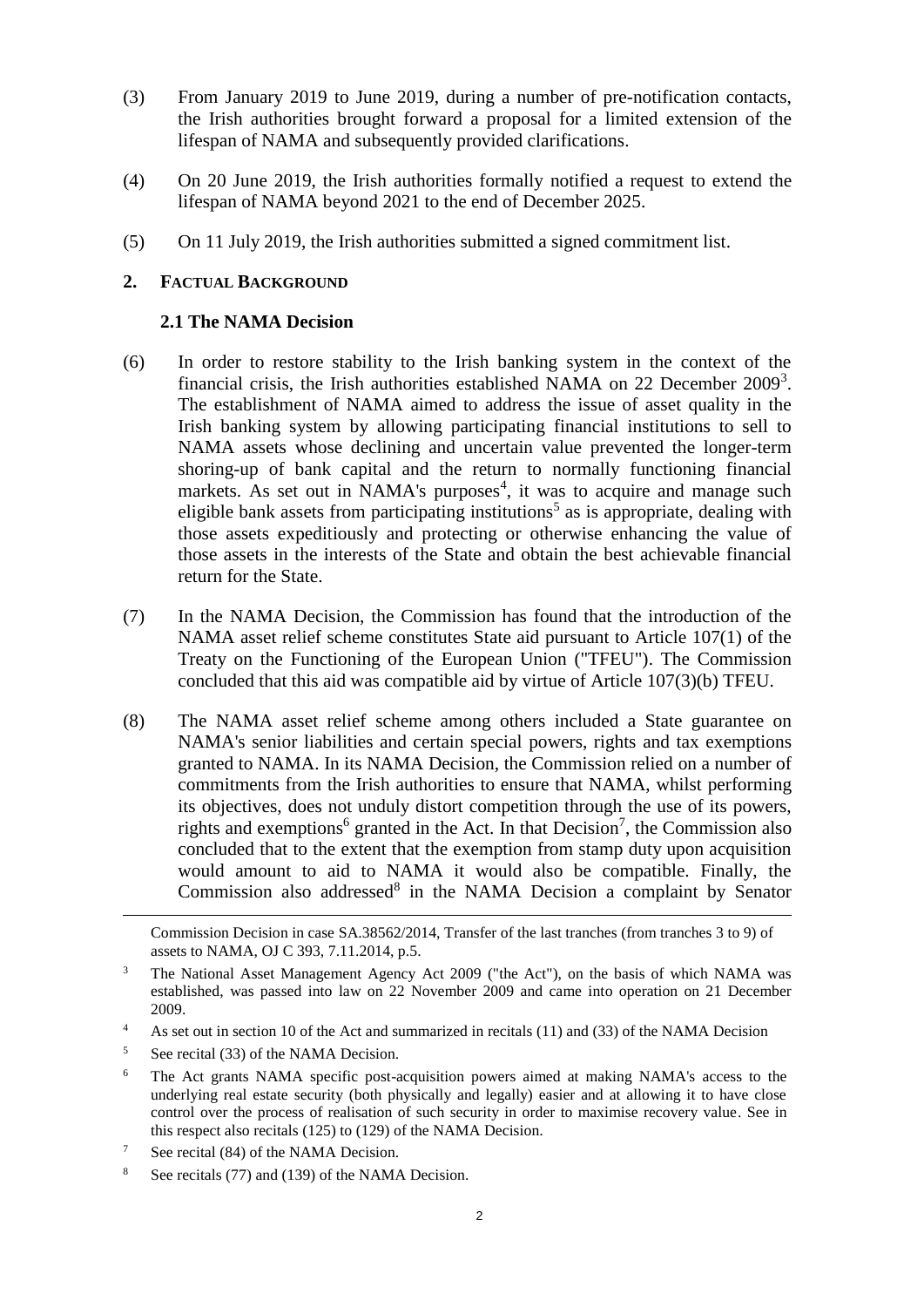Eugene Regan who among others expressed the concern that due to its scale, scope and powers NAMA may distort competition on the Irish real estate market.

- <span id="page-2-2"></span>(9) The notification by Ireland that resulted in the NAMA Decision included a draft business plan referring to "the expected 10 year lifetime of NAMA" and net present value cash flow projections assuming a "wind-up of NAMA in 2020".
- (10) The Commission subsequently took three separate no-objection decisions<sup>9</sup> on the transfers of tranches of impaired assets to NAMA. In total, NAMA paid EUR 31.8 billion for assets with a total notional value of EUR  $74.1$  billion<sup>10</sup>. As mentioned in the NAMA Decision<sup>11</sup>, the Irish authorities provided the Commission with a commitment to claw back any payment in excess of the real economic value of the assets that became apparent after the review by the Commission of the individual notifications related to the transfer of each tranche of assets.

### <span id="page-2-1"></span>**2.2 Background on NAMA**

- (11) The 100% publicly controlled NAMA is the parent entity<sup>12</sup> of a group that consists of several legal entities. In particular, NAMA established an investment holding company in  $2010^{13}$  – National Asset Management Agency Investment D.A.C. – which is majority-owned by private investors.<sup>14</sup> That investment holding company in turn controls about a dozen operational entities. NAMA may however exercise a veto over decisions taken by that investment holding company and therefore NAMA has effective control of it. Graph 1 summarises the NAMA group structure (see below recital [\(13\)\)](#page-2-0).
- (12) In line with NAMA's purpose, as described in recital [\(6\),](#page-1-0) the following participating institutions transferred assets by "impaired borrower" exposures to NAMA: (i) Anglo Irish Bank, (ii) Allied Irish Bank, (iii) Bank of Ireland, (iv) Irish National Building Society and (v) Educational Building Society.
- <span id="page-2-0"></span>(13) NAMA (i.e. the above-mentioned investment holding company) financed the purchase of "impaired borrower" exposures through the issuance of Stateguaranteed senior debt securities for 95% of the purchase price ("Senior Debt") and the issuance of (non-State-guaranteed) subordinated debt securities for 5% ("Subordinated Debt"). The issued securities – both Senior Debt and Subordinated Debt - were directly passed on to the participating financial institutions pro rata to their share in the real economic value of assets transferred to NAMA. The Senior Debt could then be used by the participating financial institutions as collateral for financing from the financial markets, and if necessary, from the European Central Bank ("ECB"), helping to improve the

<sup>&</sup>lt;sup>9</sup> See footnote 2.

<sup>&</sup>lt;sup>10</sup> The market value of these loans at time of acquisition amounted to only about EUR 26.2 billion.

<sup>&</sup>lt;sup>11</sup> See recital (69) of the NAMA Decision.

 $12$  The parent entity NAMA is the only entity which is exempted from income tax. It has so far not received any cash flows from its operating entities.

<sup>&</sup>lt;sup>13</sup> NAMA set up special purpose vehicles – majority owned by private companies – to ensure it would be regarded as being outside of the government sector by Eurostat (subject to a number of conditions).

<sup>&</sup>lt;sup>14</sup> Private companies own 51% of its shares (EUR 51 million of ordinary B shares) and the remaining 49% (EUR 49 million of ordinary A shares) are owned by NAMA.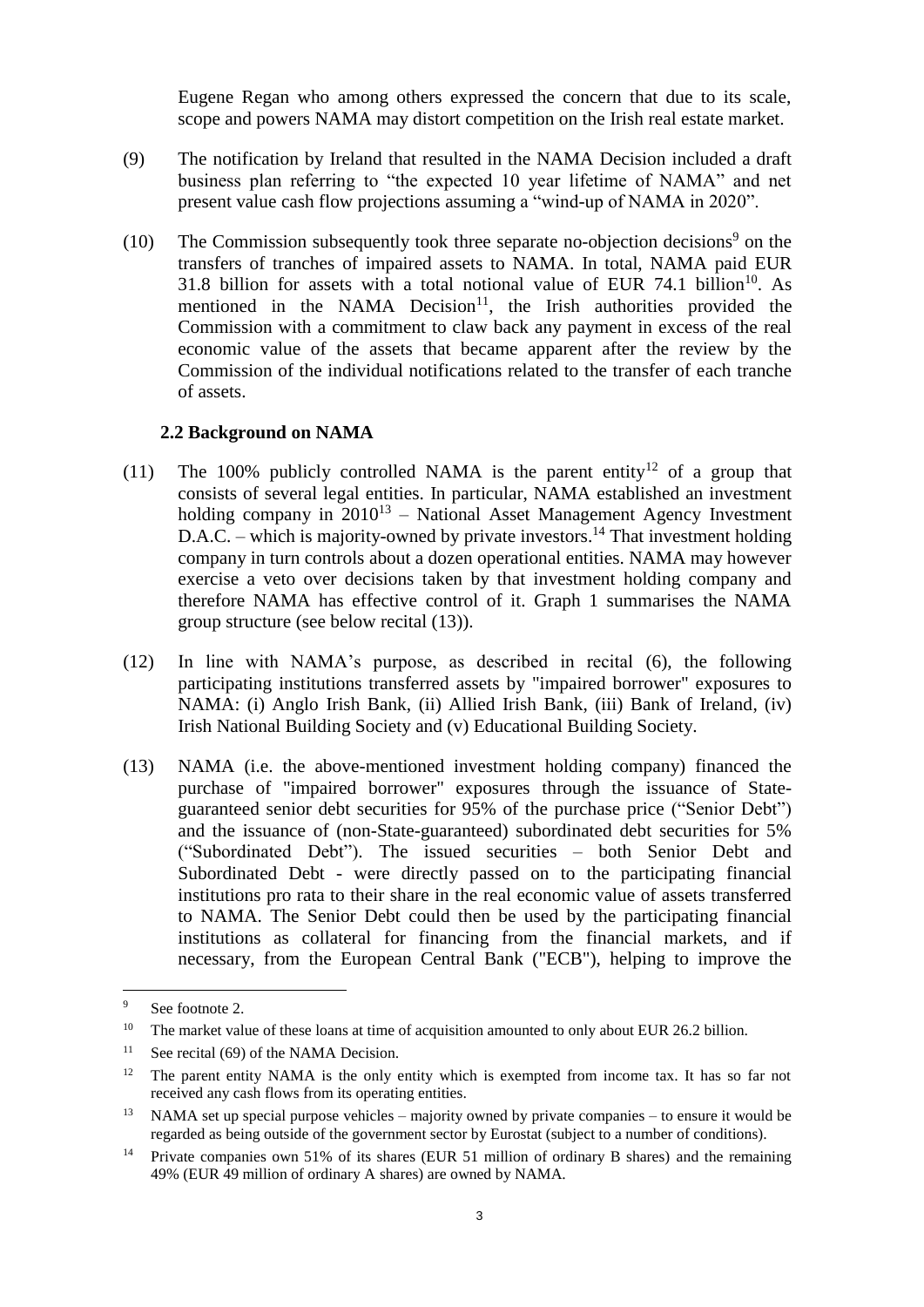liquidity position of those banks. The overall remuneration for the State was included in the discount rate used to calculate the real economic value of the transferred assets and there was no additional guarantee fee to be paid to the State.<sup>15</sup> As mentioned in the NAMA Decision<sup>16</sup>, NAMA or a NAMA group entity have also been allowed under the  $Act^{17}$  to borrow sums (in addition to the maximum funds raised for the purchase of the assets) as are required for the performance of its functions up to EUR 5 billion<sup>18</sup>. However, NAMA has in practice not availed itself of the possibility to borrow additional funds.



#### **Graph 1: NAMA group structure<sup>19</sup>**

(14) The Senior Debt in the amount of EUR 30.2 billion, originally scheduled to be repaid by 2020, has been fully repaid since October 2017. As at 31 December 2018, EUR 529 million of the Subordinated Debt in the original amount of EUR 1.6 billion have already been redeemed by NAMA, ahead of the first call date in March 2020.<sup>20</sup>

<sup>&</sup>lt;sup>15</sup> See recitals (71) and (99)-(103) of the NAMA Decision.

<sup>&</sup>lt;sup>16</sup> See recital (40) of the NAMA Decision.

<sup>&</sup>lt;sup>17</sup> See section 50 of the Act.

<sup>&</sup>lt;sup>18</sup> For example to complete unfinished developments if deemed profitable.

<sup>19</sup> See NAMA website:<https://www.nama.ie/about-us/group-structure/>

<sup>&</sup>lt;sup>20</sup> See NAMA Annual Report  $\&$  Financial Statements 2018: [https://www.nama.ie/uploads/documents/NAMA-Annual-Report-and-Financial-Statments-2018-](https://www.nama.ie/uploads/documents/NAMA-Annual-Report-and-Financial-Statments-2018-English.pdf) [English.pdf](https://www.nama.ie/uploads/documents/NAMA-Annual-Report-and-Financial-Statments-2018-English.pdf)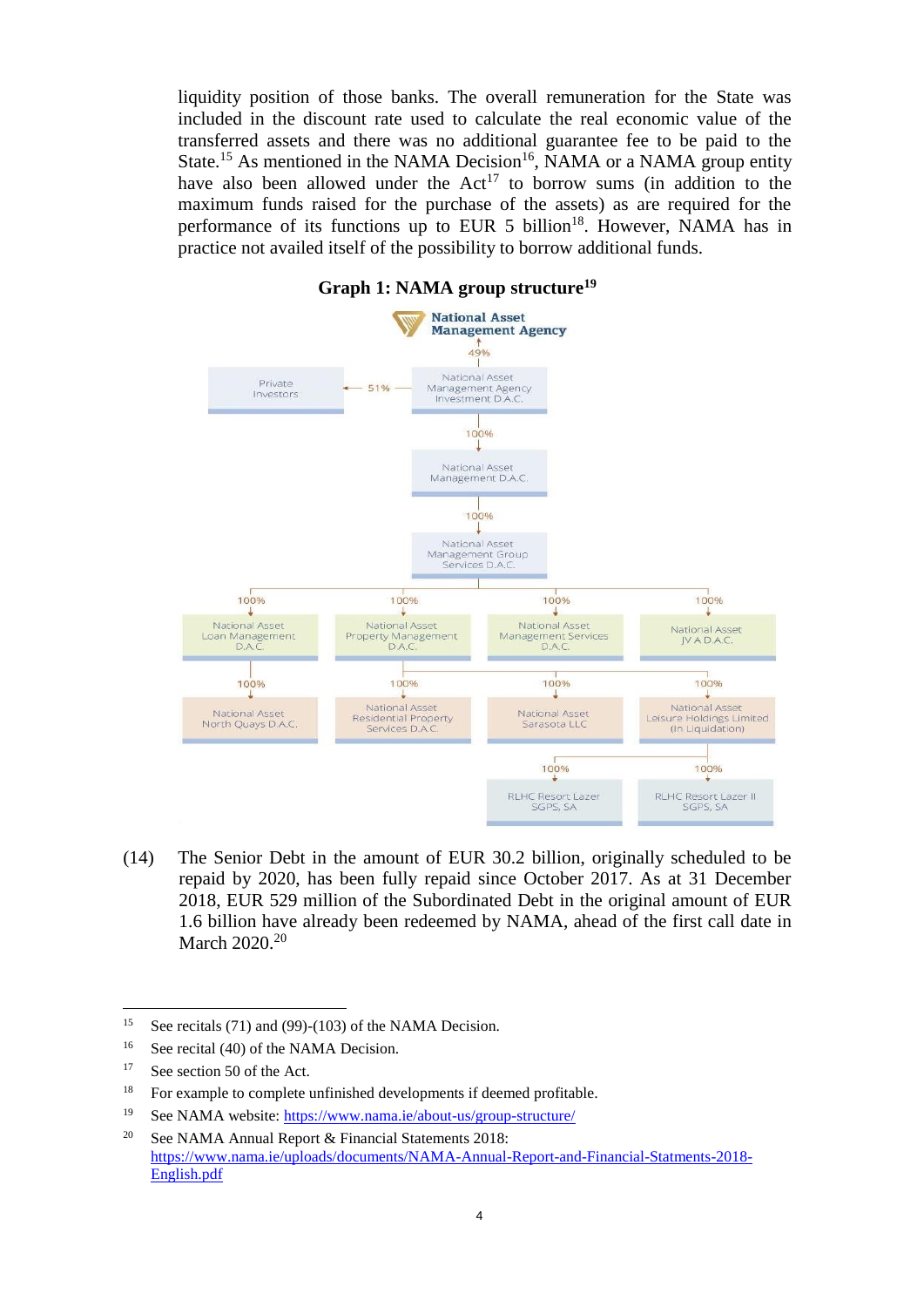(15) Since its inception, NAMA has worked towards managing its portfolio in a way to reduce its size and to dispose of the loans held in its portfolio by the end of 2020 in a value maximising manner. At the end of December 2018, the value of NAMA's loan portfolio amounted to EUR 1.9 billion, down from the acquisition value of EUR 31.8 billion. Table 1 shows the evolution of the year-end loan portfolio value held by NAMA.<sup>21</sup>

|                                | <b>2010</b> |  | 2011   2012   2013   2014   2015   2016   2017   2018 |                  |         |  |
|--------------------------------|-------------|--|-------------------------------------------------------|------------------|---------|--|
| <b>Year-end loan portfolio</b> |             |  | 25.6   22.8   19.6   13.4                             | 7.8 <sub>1</sub> | $3.9-1$ |  |
| <b>value</b> (in billion EUR)  |             |  |                                                       |                  |         |  |

**Table 1: Evolution of year-end loan portfolio value held by NAMA**

- (16) In 2018 the NAMA Board conducted a portfolio review that identified a portfolio of potential residual loans with a projected carrying value of circa EUR 300 million (approximately 1% of originally acquired assets, "Residual Loans") that would likely remain unresolved at the end of 2021.
- (17) These Residual Loans are comprised of two categories:
	- (a) A number of loans that are unlikely to be resolved by 2021 due to ongoing litigation. The NAMA Board has estimated that this category could represent about EUR 250 million (83%) of the Residual Loans.
	- (b) A small number of loan exposures that are secured on sites that have significant value up-lift due to the potential of being re-zoned for development over time. The NAMA Board has therefore identified a small portfolio of connections and sites which, in their view, will not achieve peak value by 2021 and, in relation to which, NAMA's section 10 objective can only be fulfilled over a horizon beyond that date. The carrying value of these exposures at end 2021 is currently estimated at about EUR 58 million.
- <span id="page-4-0"></span>(18) Concerning the special powers granted to NAMA, the Irish authorities committed to send yearly reports on NAMA's use of these powers. In the most recent report to the Commission (for the calendar year ending 31 December 2018) the Irish authorities noted that "*to date, none of the following powers have been exercised by NAMA: (i) the vesting order power; (ii) the compulsory purchase of land power; (iii) the power to amend contract terms; (iv) the power for the removal of limitations on the right of transfer of assets; (v) the power to request information from the Revenue Commissioners; or (vi) the power to assert section 228(2)* [of the Act] *as a defence to any claim that might be brought against NAMA*".

## **2.3 Extension of dissolution period of NAMA and the updated commitment list**

(19) NAMA would continue to manage its wind-down and work out its residual loans for a limited period beyond 2021 with a view to the dissolution of NAMA before

 $\overline{a}$  $21$  Ibid.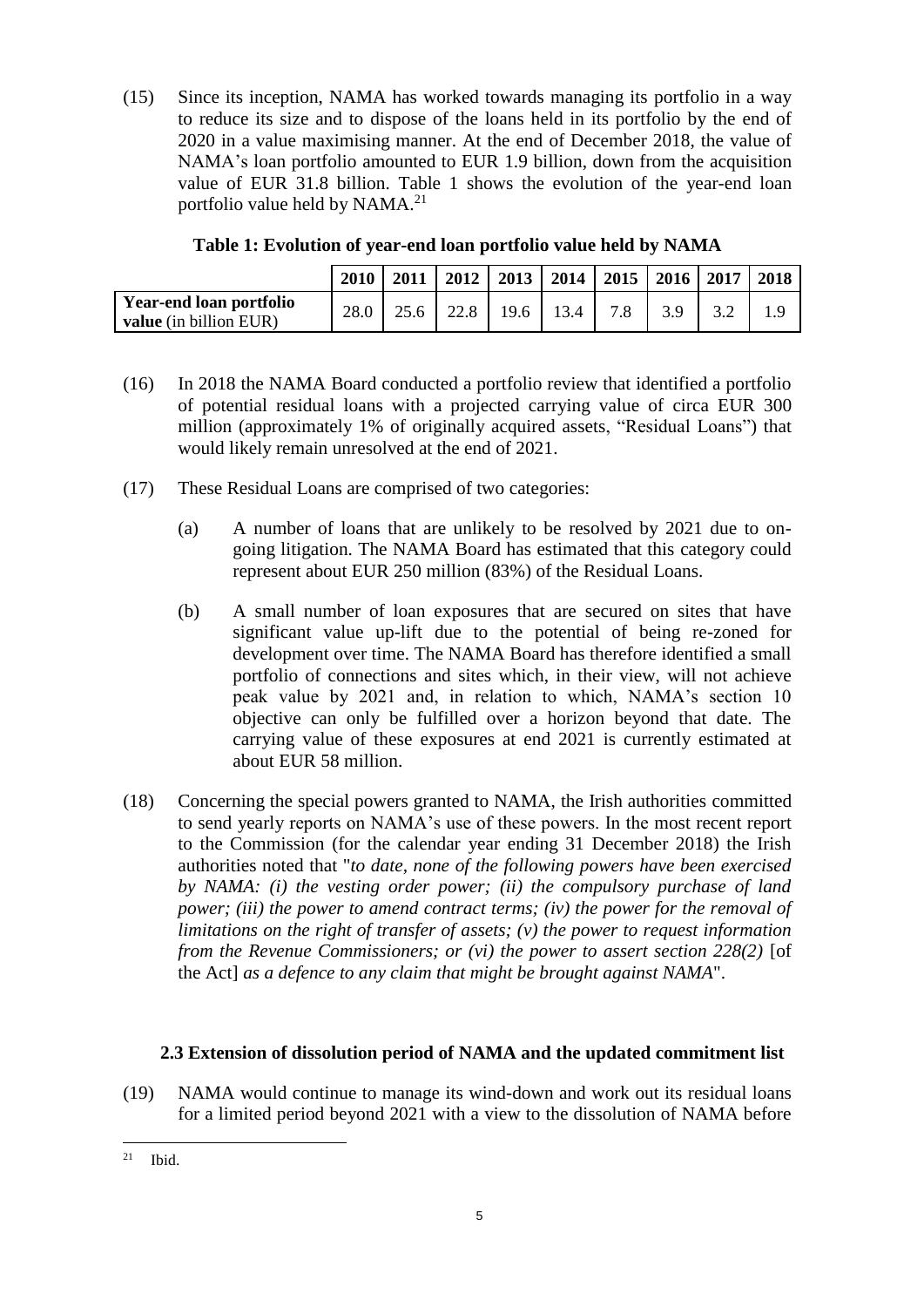the end of December 2025 at the latest. NAMA would report to the Minister for Finance before the end of 2021 setting out in detail its proposals and a detailed plan for the dissolution of NAMA within this timeframe.

- (20) The Irish Authorities are also proposing to make a number of commitments ("Commitments") in relation to its powers and activities in the period beyond 2021. These Commitments are:
	- (a) There will be no alteration or expansion of NAMA's mandate. NAMA commits to disposing its residual residential loans before the end of December 2025 and it is intended that NAMA will be dissolved by that date subject to outstanding litigation.
	- (b) The Irish authorities will not introduce any changes to the NAMA Act 2009 which requires NAMA to act commercially and deal expeditiously with the remaining assets while protecting or otherwise enhancing the value of those assets in the interests of the State.
	- (c) NAMA will not provide new development funding for its remaining assets for the period beyond end December 2021. Funding is envisaged to continue to be provided for asset management work (including infrastructural works designed to enhance site values) and to fund the process of securing appropriate planning approvals for sites securing the residual residential loans. Such funding will continue to be provided on a commercial basis and terms will be market conform.
	- (d) NAMA will continue to act as a Market Economy Operator with regard to the management and disposal of its post-2021 residual portfolio.
	- (e) The Irish Authorities will continue to submit yearly reports on the use of certain powers under the NAMA Act 2009 to the EU Commission and the Competition and Consumer Protection Commission, as provided for in paragraph 74(vii) of the 2010 Decision.
	- (f) Every year from 2021 until NAMA's dissolution, the Irish Authorities will submit an annual report to the EU Commission providing an update on the progress that NAMA has made towards deleveraging its residual portfolio.
	- (g) NAMA and the Irish Authorities agree not to issue any additional State guaranteed NAMA bonds.

### **3. POSITION OF IRELAND**

<span id="page-5-0"></span>(21) The Irish Authorities state in their notification that it was estimated at the time of the NAMA Decision (as well as the notification leading to said Decision) that NAMA would wind down its loan portfolio over an approximate ten-year period. Estimates of an end date were included in the draft business plan for NAMA and other material that was submitted as supporting documentation to the notification at that time.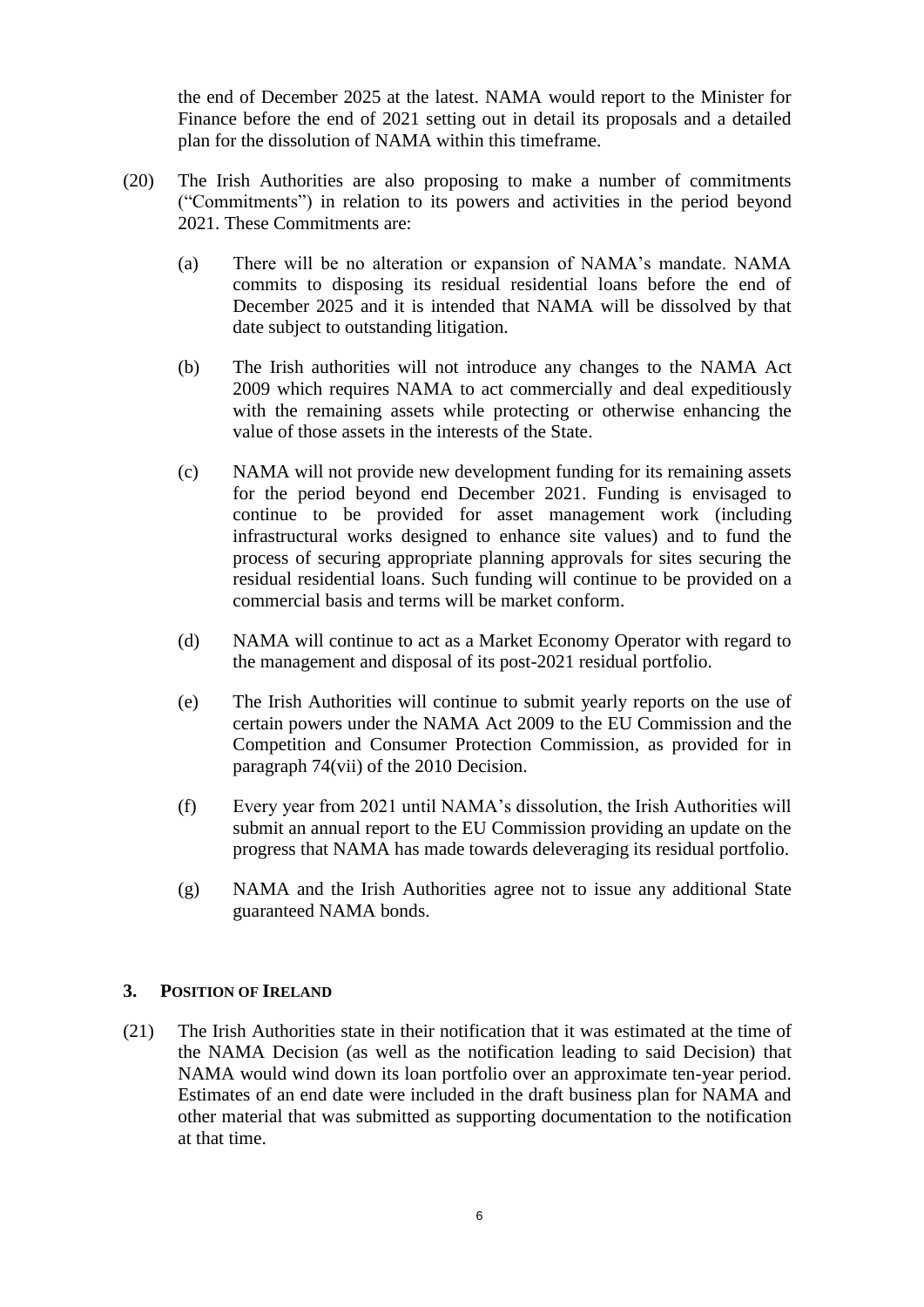- (22) The Irish authorities consider that the extension of the dissolution of NAMA does not constitute a new provision of State aid. Considering that no specific termination date for NAMA was put forward, the Irish Authorities consider that a delay is allowable under the parameters of the NAMA Decision. If the extension of NAMA's lifespan would be considered to be new aid, the Irish authorities consider that the NAMA Scheme would continue to be compatible with the internal market. This would be on the basis of the same consideration that led to the Commission's approval in the NAMA Decision (including the necessity to complete the remedy of a serious disturbance in the Irish economy) and the need to properly resolve the business of NAMA in line with its statutory obligations. The Irish authorities further state that the delay in the eventual dissolution of NAMA will not alter or expand NAMA's mandate during the extension of its lifespan. NAMA will purchase no new assets from participating financial institutions during the proposed extension of the lifespan. During this period, NAMA will continue to wind down and dispose of its existing portfolio of assets in an orderly and commercial manner.
- (23) Taking into account the operational, legal and financial impacts of the potential alternative options available and the scale of the Residual Loans, the Irish authorities consider that a limited delay to the wind down of NAMA is the best option to obtain the best achievable financial return for the State<sup>22</sup>. Therefore, NAMA should continue to work out its Residual Loans for a limited period beyond 2021.
- <span id="page-6-0"></span>(24) Concerning NAMA's mandate and special powers the Irish authorities identify three measures in particular that were granted to NAMA through the Act and approved as such by the NAMA Decision:
	- (a) the State guarantee on the Senior Debt;

- (b) the granting of certain tax exemptions to NAMA; and
- (c) the extraordinary powers granted to NAMA by the Act.
- (25) As regards the State guarantee on Senior Debt, Ireland extinguished its contingent liability in NAMA when NAMA repaid the last of its guaranteed Senior Debt. NAMA's future operating expenses, including those arising during the proposed extension period, will be financed by its retained earnings and the sale of its remaining assets. Additionally, NAMA expects to return a surplus of EUR 4 billion to the exchequer in the coming years after having paid off in 2020 its remaining financial obligations. Therefore, there is no intention nor need to issue any further State guaranteed bonds to fund NAMA before the 2025 planned wind-down date.
- (26) As regards the tax exemptions, the Irish authorities state that the exemption from stamp duty will not be relevant to the work of NAMA during the proposed extension, as NAMA has already received all eligible assets, whose transfer was

 $22$  The Irish authorities considered a number of options to deal with the Residual Loans. These options included the possible transfer of the Residual Loans to another State entity, the establishment of an alternative vehicle within the State to manage these loans, an accelerated sale of the Residual Loans or the possible extension of NAMA's lifespan to complete this residual work.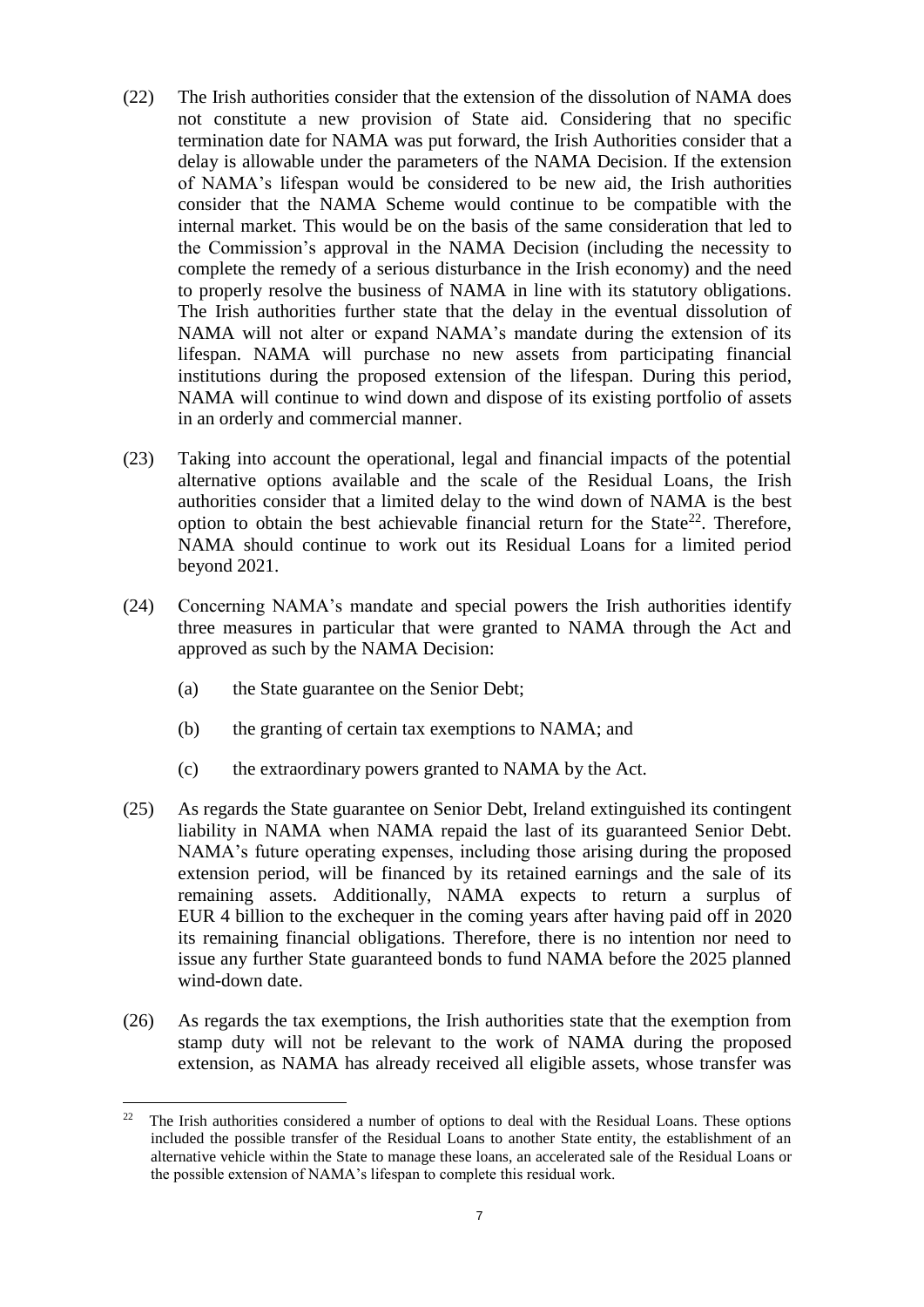approved by the Commission in three separate decisions<sup>23</sup>. No further asset transfers to NAMA will occur. NAMA is liable for any other applicable stamp duty that does not concern the transfer of eligible assets. Furthermore, only the 100% publicly controlled parent entity is exempt from other taxes. All the other group entities are taxable in Ireland.

- <span id="page-7-0"></span>(27) As regards the special powers, the Irish authorities state that a number of these are beyond those available to market operators dealing on the Irish real estate market. In line with the NAMA Decision, the Irish authorities have submitted reports on the use of the powers in order to ensure that no market distortions were occurring as a result. During the proposed extension period, NAMA will continue to submit these reports to the relevant authorities and there will be no amendment to, or expansion of, these powers as contained in the Act.
- (28) The Irish authorities consider that the commitments in relation to its powers and activities in the period beyond 2021 are designed to provide further assurance that NAMA will continue not having a distortive effect on the market during this time.

#### **4. ASSESSMENT OF THE MEASURE**

#### **4.1. Existence of aid**

- (29) According to Article 107(1) TFEU any aid granted by a Member State or through State resources in any form whatsoever which distorts, or threatens to distort, competition by favouring certain undertakings, in so far as it affects trade between Member States, is prohibited.
- (30) The qualification of a measure as State aid within the meaning of that provision therefore requires the following cumulative conditions to be met:
	- (i.) the measure must be imputable to the State and financed through State resources;
	- (ii.) it must confer an advantage on an undertaking;
	- (iii.) that advantage must be selective; and
	- (iv.) the measure must distort or threaten to distort competition and have the potential to affect trade between Member States.
- (31) As described in recital [\(24\),](#page-6-0) the Irish authorities highlighted three aid measures that were granted to NAMA through the Act. In particular, this includes:
	- (a) the State guarantee on the Senior Debt;
	- (b) the granting of certain tax exemptions to NAMA; and
	- (c) the extraordinary powers granted to NAMA by the Act.
- (32) The Commission will therefore assess the three specific aid measures highlighted above, as well as the effect of the continued existence of NAMA (even with

<sup>23</sup> See footnote 2.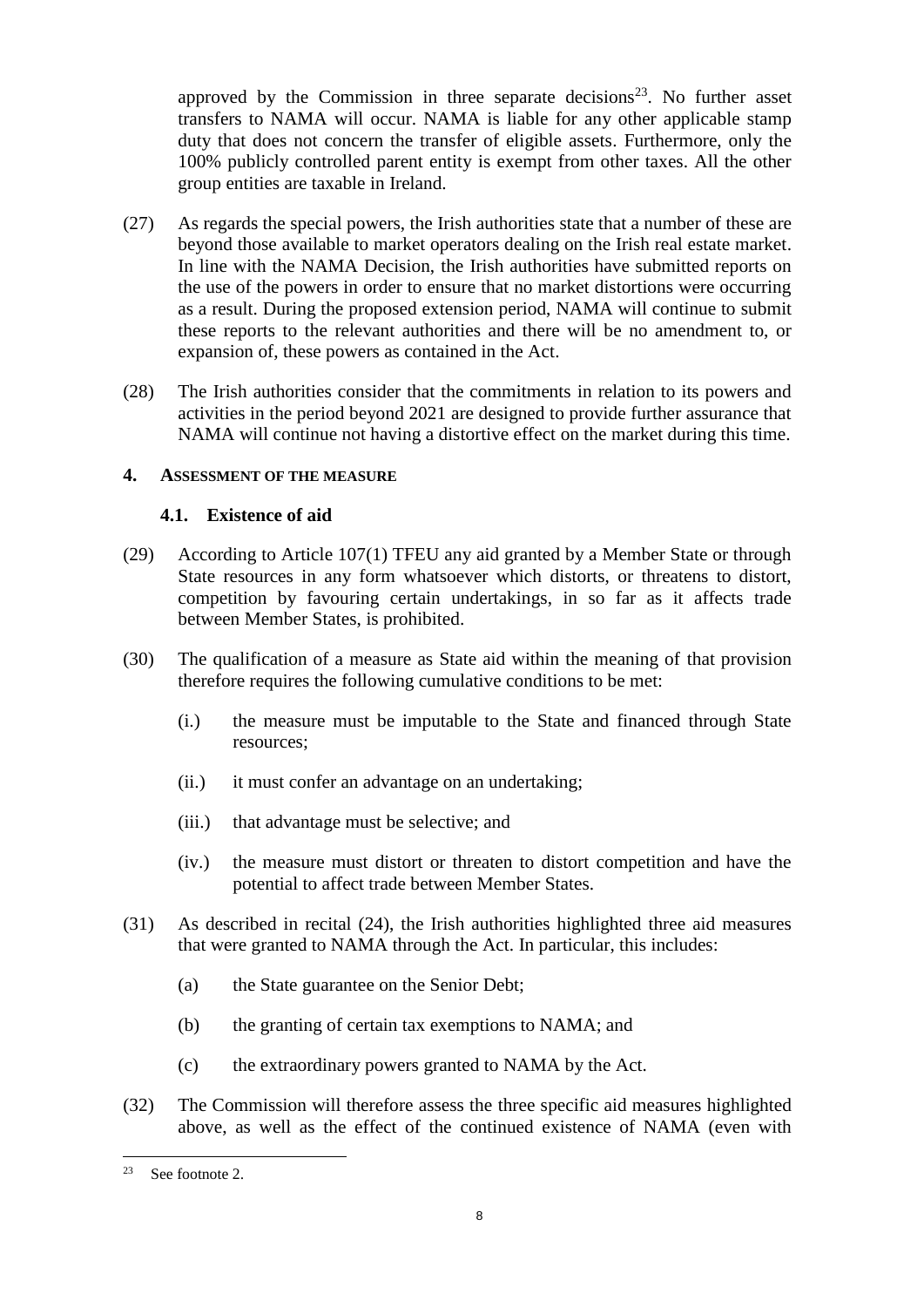limited scope), an entity which was created by State aid authorised in 2010 by the NAMA Decision and which could be involved in economic activities. The extension of NAMA's lifespan also delays accordingly the final disbursement of the share capital injection and the surplus to the Irish State.

- (33) In particular, NAMA winds down its remaining assets and provides financing for asset management work (including infrastructural works designed to enhance site values) as well as to fund the process of securing appropriate planning approvals for sites securing the residual residential loans. These activities are economic in nature.
- (34) Since NAMA has repaid all of its Senior Debt, the State guarantee<sup>24</sup> on these liabilities has expired. However, the theoretical possibility continues to exist that NAMA is able to make use of the option to borrow additional funds up to EUR 5 billion, with or without the guarantee of the Minister. In addition, the State has injected EUR 49 million of share capital when establishing NAMA in  $2010^{25}$  and NAMA will only partially disburse the accrued surplus by the end of 2021 and will disburse the injected capital and any potentially remaining surplus once it is liquidated. As explained in recital [\(27\),](#page-7-0) the Irish authorities state that certain powers are beyond those available to market operators dealing on the Irish real estate market and are only available to NAMA. All these measures are granted to NAMA by virtue of the Act. The Commission considers that these measures, as well as the continued existence of NAMA, entail the use of State resources<sup>26</sup> and are imputable to the State.
- (35) The measures help NAMA to perform the wind-down of its portfolio in a more efficient and value maximising manner. The Commission therefore concludes that the measures constitute an advantage, which is selective in nature as it is only granted to NAMA.
- (36) When State aid strengthens the competitive position of an undertaking compared to other undertakings competing on the internal market, the latter are affected by that aid. NAMA manages down a portfolio and when doing so, it is in competition with other actors in that market. Therefore, it potentially distorts the competition and affects trade between Member States.
- (37) In conclusion, the above measures meet all cumulative State aid criteria and therefore constitute State aid within the meaning of Article 107(1) TFEU.

## **4.2. New aid versus existing aid**

(38) Aid measures are categorised as "existing" or "new" aid. This determines the applicable procedure. Pursuant to Article 1(b)(ii) of the Council Regulation

<sup>&</sup>lt;sup>24</sup> On which the remuneration NAMA had to pay was below market conditions when it was uncertain that any remuneration or surplus would be generated from the shares.

<sup>&</sup>lt;sup>25</sup> See footnote [14.](#page-2-1)

<sup>&</sup>lt;sup>26</sup> Notably the State guarantees on the Senior Debt and the capital injection into NAMA. The Commission notes that, to constitute State resources, a positive transfer of funds does not have to occur; foregoing State revenue is sufficient. In this case, the extension of the dissolution of NAMA results in the Irish State extending the final repayment of the capital injection and surplus in NAMA, which would otherwise have been paid fully to the State by the end of 2021.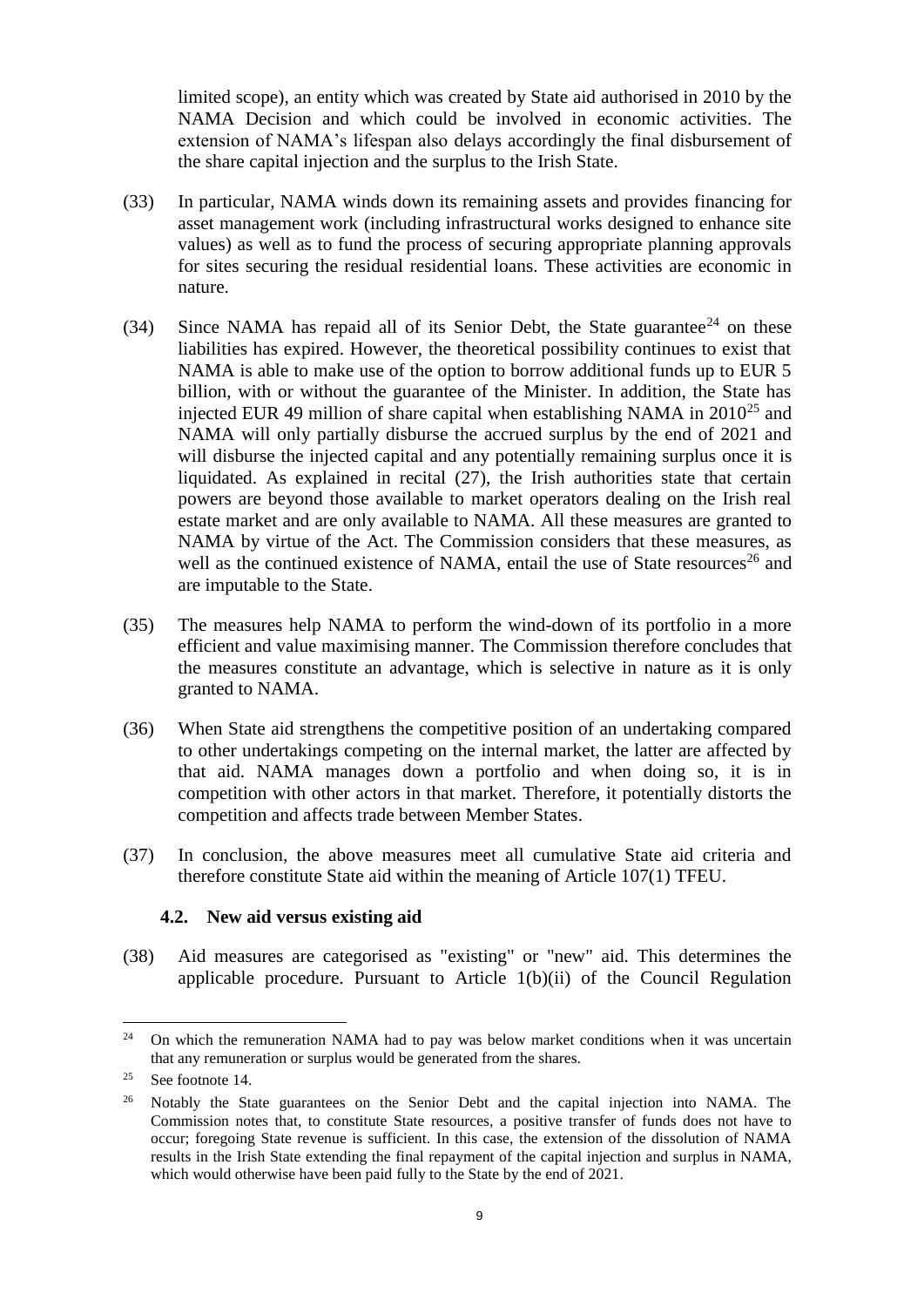$2015/1589^{27}$  ("the 2015 Procedural Regulation"), the notion of existing aid includes "*authorised aid, that is to say, aid schemes and individual aid which have been authorised by the Commission or by the Council*". Therefore, in the present case, to the extent that measures have already been authorised by the NAMA Decision, they constitute existing aid, which may be lawfully implemented, in accordance with Article 108(1) TFEU, so long as the Commission has made no finding of incompatibility.

- (39) However, Article 108(3) TFEU provides that plans to grant or alter existing aid must be notified, in due time, to the Commission and may not be implemented until the procedure has led to a final decision.<sup>28</sup> In line with case-law<sup>29</sup>, the Commission considers that amending (i.e. prolonging) the duration of aid that has an expiry date is sufficient to make it a new aid irrespective of whether or not other characteristics of the measure are changed.
- (40) According to case-law, the scope of the NAMA Decision is determined not only by reference to the actual wording of that decision, but also by taking account of the aid measures notified by the Member State concerned.<sup>30</sup> As mentioned in recital [\(9\),](#page-2-2) the notification in 2009 included a business plan and cash flow projections that did not go beyond 2020. Therefore, the notification of Ireland gives rise to the presumption of a lifespan of NAMA, which was limited to the end of 2020 (or at most the end of 2021 when also taking into account necessary works linked to its dissolution).
- (41) Based on the information provided in the notification for the NAMA Decision and taking into account the position of the Irish authorities explained in recital [\(21\),](#page-5-0) the Commission considers that the lifespan of NAMA, which is covered by the NAMA Decision, is limited to the period ending 31 December 2021 at the latest.
- (42) The Commission notes that pursuant to Article 1(c) of the 2015 Procedural Regulation, the notion of new aid includes *"alterations to existing aid"*. Furthermore, as confirmed by the Union Courts,  $31$  amending (i.e. prolonging) the duration of aid that has an expiry date is sufficient to make it a new aid irrespective of whether or not other characteristics of the measure are changed.
- (43) Given that the measures approved in the NAMA Decision remain unaltered for the period up to 31 December 2021, the notified prolongation until 2025 is an alteration that is severable from the authorisation of those measures up to 2021. Therefore, the subject-matter of the present decision is solely the assessment of the compatibility of the notified prolongation of the measures from 1 January

<sup>&</sup>lt;sup>27</sup> Council Regulation (EU) 2015/1589 of 13 July 2015 laying down detailed rules for the application of Article 108 of the Treaty on the Functioning of the European Union, OJ L 248, 24.09.2015, p. 9.

<sup>28</sup> Case C-590/14 P *DEI and Commission v Alouminion tis Ellados*, ECLI:EU:C:2016:797, para. 45.

<sup>29</sup> Joined Cases T-127/99, T-129/99 and T-148/99 *Territorio Histórico de Álava - Diputación Foral de Álava and others v Commission*, ECLI:EU:T:2002:59, para. 175.

<sup>30</sup> Case C-537/08 P *Kahla Thüringen Porzellan v Commission*, ECLI:EU:C:2010:769, para. 44.

<sup>31</sup> Joined Cases T-127/99, T-129/99 and T-148/99 *Territorio Histórico de Álava - Diputación Foral de Álava and others v Commission*, ECLI:EU:T:2002:59, para. 175.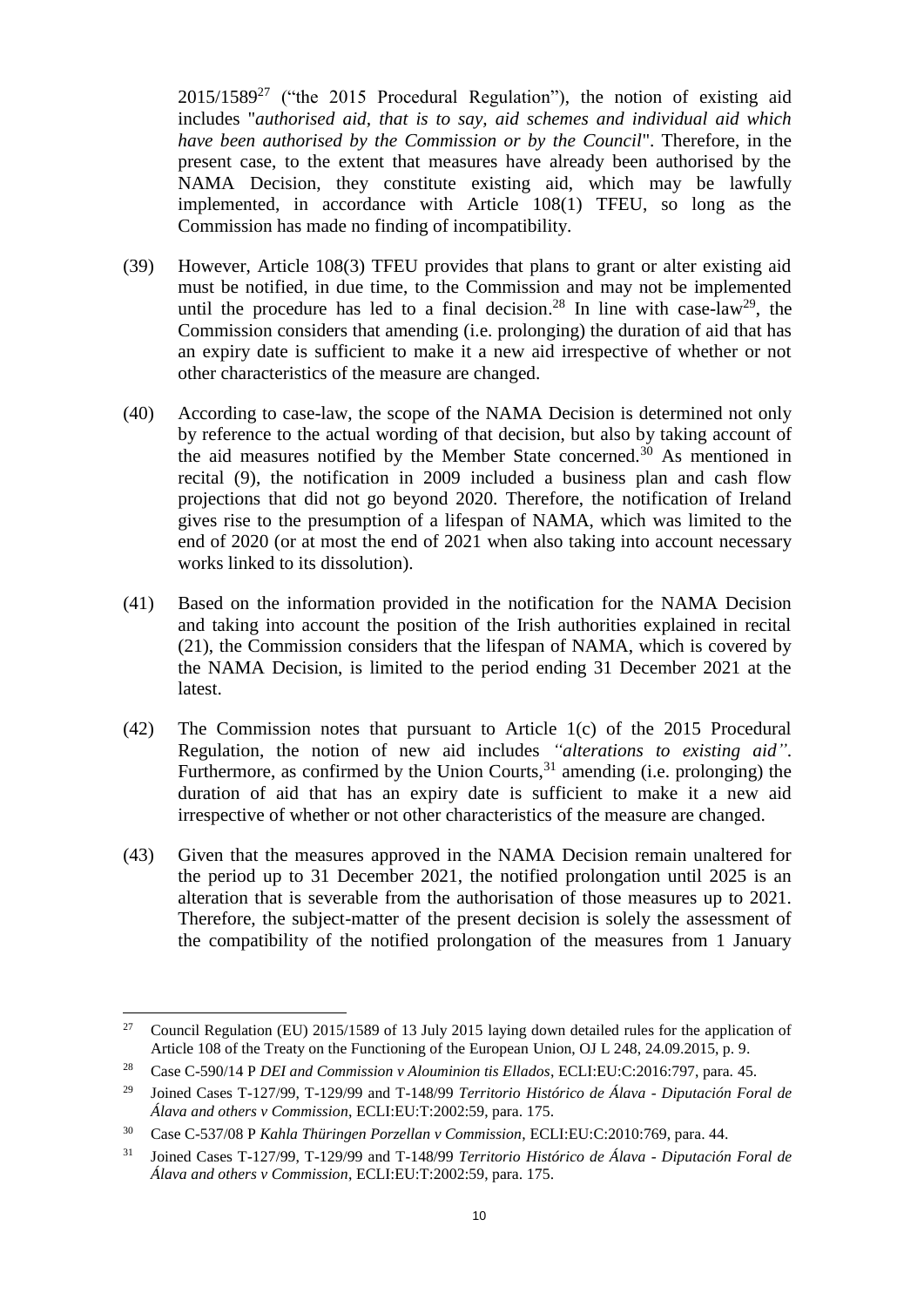2022 to 31 December 2025. By contrast, the authorisation of the measures until 31 December 2021 continues to be based on the NAMA Decision of 2010.<sup>32</sup>

- (44) Lastly, the Commission observes that it concluded in the NAMA Decision<sup>33</sup> that the participating credit institutions (i.e. Anglo Irish Bank, Allied Irish Bank, Bank of Ireland, Irish National Building Society and Educational Building Society) would receive State aid through NAMA. For completeness, the Commission recalls that this aid was declared compatible in the individual restructuring State aid decisions of the participating credit institutions. The extension of the lifespan does not involve the transfer of new assets by those participating credit institutions to NAMA: the extension of the dissolution of NAMA thus does not involve any additional aid to those participating credit institutions.
- (45) The Commission therefore will assess the compatibility of the aid to NAMA which will be in place from 1 January 2022 to 31 December 2025.

#### **4.3. Compatibility**

#### *4.3.1. Legal basis*

- (46) Aid can be declared compatible with the internal market by the Commission on the basis of Article 107(3)(b) TFEU, if it is intended *"to remedy a serious disturbance in the economy of a Member State"*. The Commission has acknowledged that the global financial crisis can create a serious disturbance in the economy of a Member State and that measures supporting banks are apt to remedy that disturbance. This has been successively detailed and developed in the six Crisis Communications<sup>34</sup>. The Commission confirmed that view by adopting the 2013 Banking Communication<sup>35</sup>.
- (47) The Commission concluded in the NAMA decision that the introduction of NAMA constituted State aid which fulfilled the requirements of Article 107(3)(b)

<sup>&</sup>lt;sup>32</sup> The Commission could have put in question the compatibility of the measures authorised by the NAMA Decision until 2021 only under the procedure for existing aid provided for in Article 108(1) TFEU. The Commission has no reason to initiate such procedure.

<sup>33</sup> See recitals (80)-(84) of the NAMA Decision.

<sup>&</sup>lt;sup>34</sup> Communication on the application of State aid rules to measures taken in relation to financial institutions in the context of the current global financial crisis ("2008 Banking Communication"), OJ C 270, 25.10.2008, p. 8; Communication on the recapitalisation of financial institutions in the current financial crisis: limitation of aid to the minimum necessary and safeguards against undue distortions of competition ("Recapitalisation Communication"), OJ C 10, 15.1.2009, p. 2; Communication from the Commission on the Treatment of Impaired Assets in the Community Banking sector, OJ C 72, 26.03.2009, pages 1-22 ("the Impaired Assets Communication"); Communication from the Commission "The return to viability and the assessment of restructuring measures in the financial sector in the current crisis under the State aid rules" OJ C195, 19.8.2009, p. 9 ("the Restructuring Communication"); Communication from the Commission on the application, from 1 January 2011, of State aid rules to support measures in favour of financial institutions in the context of the financial crisis ("2010 Prolongation Communication"), OJ C 329, 7.12.2010, p. 7; Communication from the Commission on the application, from 1 January 2012, of State aid rules to support measures in favour of financial institutions in the context of the financial crisis ("2011 Prolongation Communication), OJ C 356, 6.12.2011, p. 7.

<sup>&</sup>lt;sup>35</sup> Communication from the Commission on the application, from 1 August 2013, of State aid rules to support measures in favour of banks in the context of the financial crisis ("*2013 Banking Communication*") OJ C 216, 30.07.2013, p.1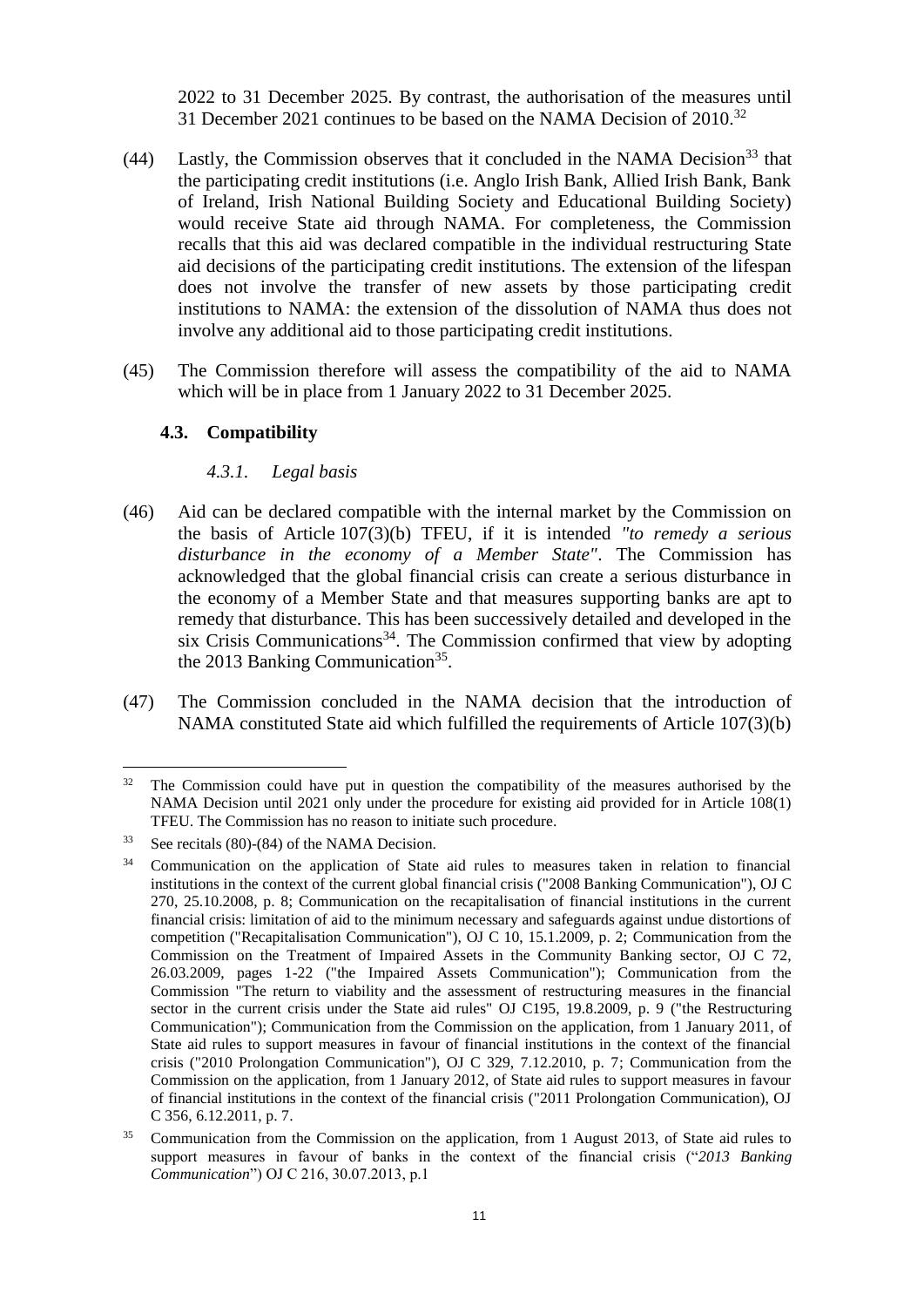TFEU. The Commission considers the application of Article 107(3)(b) is still appropriate for the period beyond end-2021, since NAMA continues to fulfil the role for which it was originally created as outlined in recitals [\(6\)](#page-1-0) to [\(8\).](#page-1-1) The only change is the extension of its lifespan with a limited scope from the originally envisaged date of end-2021 to end-2025 at the latest, in order to fully complete the remedy of a serious disturbance in the Irish economy and to obtain the best achievable financial return for the State in line with the *rationale* of the NAMA Decision and the Act.

(48) Since the extension of the lifespan of NAMA does not result in additional aid to the participating credit institutions, the Commission will not base its assessment on the six crisis communications and the 2013 Banking Communication. The Commission will assess the measures directly under Article 107(3)(b) TFEU following the common State aid assessment principles.

### *4.3.2. Compatibility assessment*

- (49) For aid to be compatible with the internal market, it must comply with the general principles for compatibility under Article 107(3) TFEU, viewed in the light of the general objectives of the Treaty. In the NAMA decision, the Commission already concluded that the set-up of the NAMA scheme fulfilled the requirements of Article 107(3)(b) TFEU. The Commission notes that no new measures are granted to NAMA, but the measures are extended for some period of time. Therefore, the Commission will assess whether the additional aid granted through this extension alters the analysis of the NAMA decision. In particular, the Commission will analyse whether the extensions of the measures are necessary; proportionate; appropriate; and avoid undue negative effects on competition and trade between Member States.
- (50) As regards the necessity of the aid, the Commission recognised in the NAMA Decision that the post-acquisition special powers granted to NAMA by the Act are justified in the context of the objectives of the measure while also stressing the necessary supervision of such powers. In line with this view, the Irish authorities committed to providing the yearly reports mentioned in recital [\(18\),](#page-4-0) which show that none of the powers deemed to be more likely to distort competition have been used up to the end of 2018. The Commission considers that the conclusions of the NAMA Decision concerning the special powers still hold and considers them necessary for the period beyond end-2021. In particular, the Commission recalls that the powers were assessed in the NAMA Decision as a tool to support NAMA in achieving the maximum recovery value for the assets while at the same time their use was subject to commitments.<sup>36</sup> Also the equity provided by the State and the surplus generated so far allow NAMA to wind down its Residual Loans in an orderly manner to obtain the best achievable financial return for the State. Therefore, the Commission concludes that the extension of these measures beyond 2021 is necessary to fulfil NAMA's objectives as already included in the Act and approved in the NAMA Decision.
- (51) As regards the proportionality of the aid to NAMA, the Commission notes firstly that the Residual Loans comprise only around 1% of the originally acquired

 $\overline{a}$ <sup>36</sup> The commitments include the consultation of the Commission prior to any potential use for certain powers and refraining from using others altogether. See recital (127) of the NAMA Decision.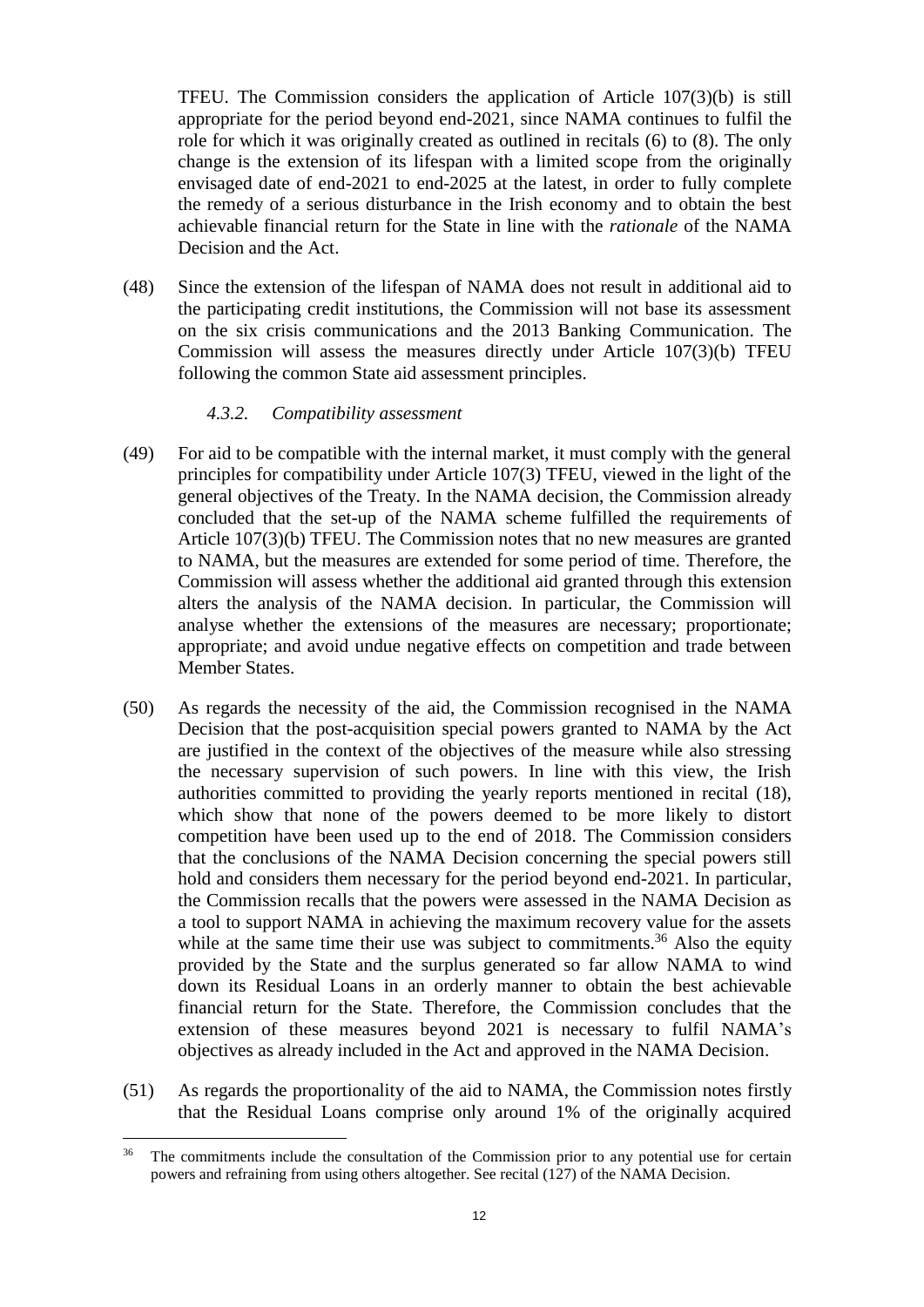assets. Secondly, the extension is of a limited duration (i.e. until end-2025) to help fulfil NAMA's objectives and obtain the best achievable financial return for the State. In particular, the limited extension allows NAMA to avoid having to agree on inadequate settlement terms concerning the residual litigation loans and benefit from a value uplift of certain loans where re-zoning for development is expected to occur after end-2021. The length of the extension period is mostly driven by the Residual Loans subject to on-going litigation which require further time to be resolved. Thirdly, the Irish authorities committed among other things that NAMA will:

- (a) not issue any further State guaranteed bonds;
- (b) act in a market conform way;
- (c) grant funding beyond 2021 only for asset management works.

Those commitments all ensure that the aid to NAMA is limited to the minimum necessary to achieve the best financial return to the State. Therefore, the Commission considers that the extension of the measures beyond 2021 is proportional.

- (52) As regards the appropriateness of the measures, the Commission notes that the current decision extends part of the measures that were authorised in the NAMA decision, which were appropriate to remedy the disturbance of the Irish economy. The Commission notes that the current extension allows NAMA to wind down its Residual Loans in an orderly manner to achieve the objective of the best possible financial return to the State (as put forward in the Act). Although the disturbance of the Irish economy occurred in 2010, the credibility of Ireland's intervention via NAMA, in order to remedy that disturbance, relies on the full execution of an orderly wind-down of NAMA's assets. In view of the above, the Commission therefore considers that the measure is appropriate.
- (53) Concerning the distortions of competition which could result from the scale of the scheme relative to the Irish real estate market<sup>37</sup> as well as from the powers granted to NAMA, the Commission notes that the Residual Loans comprise only 1% of the loans that were transferred to NAMA and that the Irish authorities committed to not acquire any new assets. In addition, the Irish authorities included specific commitments to restrict any financing to asset management work, which would be provided on market terms. Finally, the Commission also relies on the commitment from the Irish authorities to limit the use of the potentially distortive special powers described and to provide yearly reports on the use of these special powers. The Commission considers that any continued distortion of competition from NAMA's management of the Residual Loans is minimised by the Commitments.
- (54) On the basis of the above, the Commission finds the aid to be necessary, proportionate, appropriate and to avoid undue negative effects on competition to remedy a serious disturbance of the Irish economy. Therefore, the Commission concludes that the notified measure is compatible with Article 107(3)(b) TFEU.

 $37$ See recital (139) of the NAMA decision.